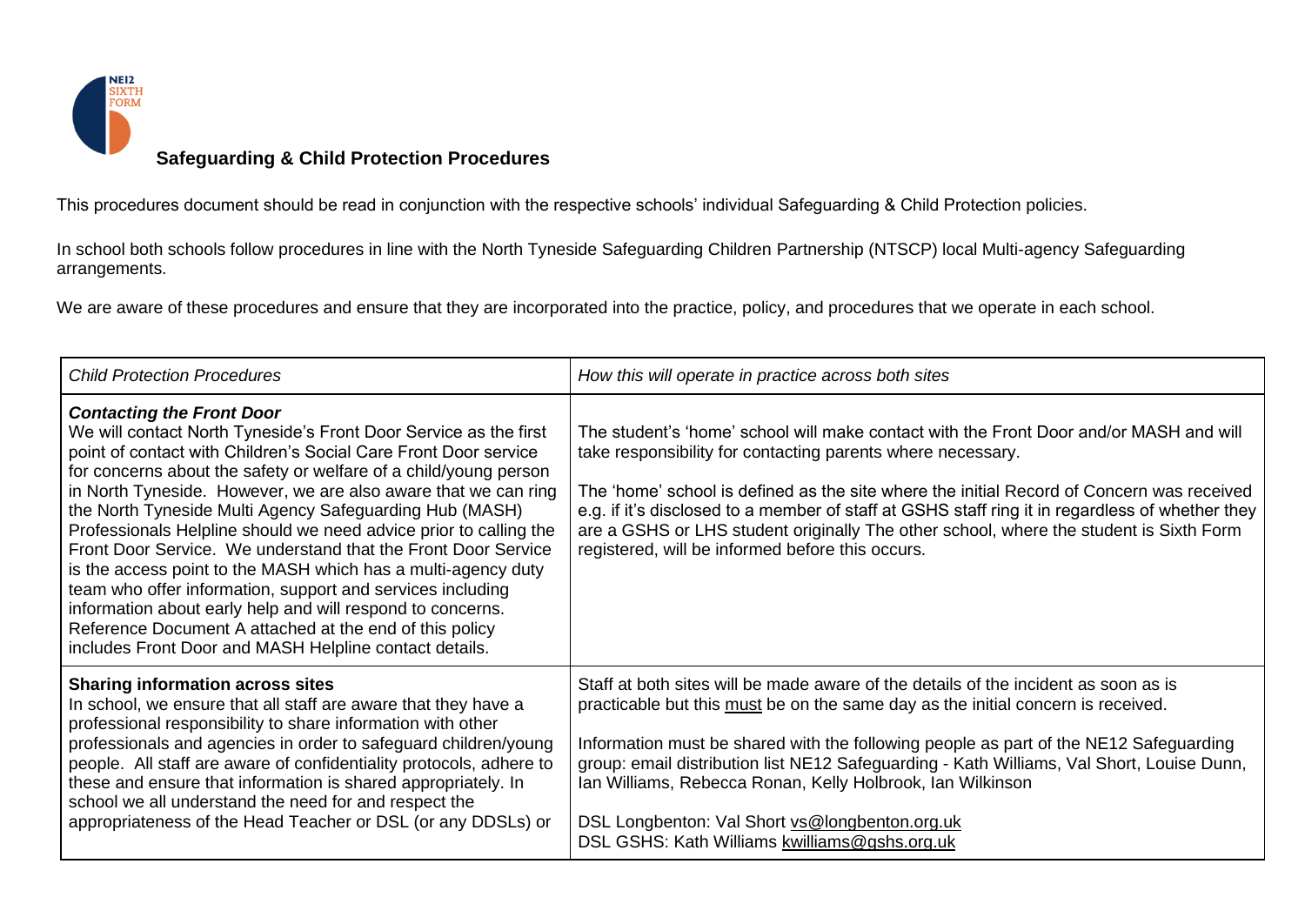

| Designated Teacher for Looked After Children (LAC) <sup>1</sup> disclosing<br>any information about a pupil to other members of staff on a<br>need to know basis only.                                                                                                                                                                                                                                                                                                                                                                                                                                         | Head of 6th form Longbenton/DDSL: Ian Williams IW@longbenton.org.uk<br>Head of 6th form GSHS: Bekki Ronan rronan@gshs.org.uk<br>Deputy DSL GSHS: Louise Dunn <b>Idunn@gshs,.org.uk</b>                                                                                                                                                                                                                                                                                                                                                                                                                                                                                                                                                   |
|----------------------------------------------------------------------------------------------------------------------------------------------------------------------------------------------------------------------------------------------------------------------------------------------------------------------------------------------------------------------------------------------------------------------------------------------------------------------------------------------------------------------------------------------------------------------------------------------------------------|------------------------------------------------------------------------------------------------------------------------------------------------------------------------------------------------------------------------------------------------------------------------------------------------------------------------------------------------------------------------------------------------------------------------------------------------------------------------------------------------------------------------------------------------------------------------------------------------------------------------------------------------------------------------------------------------------------------------------------------|
| However, in line with the current KCSE, we share information<br>about the welfare, safeguarding and child protection issues that<br>children, including children with an allocated social worker (or<br>have previously been allocated a social worker), are<br>experiencing, or have experienced, with relevant teachers and<br>school staff in order to promote their welfare and educational<br>outcomes. This is in line with the recent review of Children in<br>Need. $2$                                                                                                                                | Any cases involving an allegation between two students across the two sites must also be<br>reported by the "home school" to both Headteachers.<br>Information will be shared via CPOMs.                                                                                                                                                                                                                                                                                                                                                                                                                                                                                                                                                 |
| We ensure that staff understand academic progress and<br>attainment of these children and maintain a culture of high<br>aspirations for this cohort. We support teaching staff to identify<br>the challenges that children in this group might face and the<br>additional pastoral and academic support and adjustments to be<br>made to best support these children.                                                                                                                                                                                                                                          | If there is context that staff at either site need to made aware of at point of transfer from<br>Y11 to 12 then the respective schools will ensure this information is shared in advance of<br>students starting their studies. This will be in person between Heads of 6th Form once<br>enrolment has been completed in the summer and via CPOMS.                                                                                                                                                                                                                                                                                                                                                                                       |
| In school, we ensure that all staff are aware that any information<br>a child/young person discloses regarding harm/abuse of<br>themselves or of another child/young person must be shared as<br>appropriate and cannot be kept secret. In addition to our<br>overarching principles which operate to ensure child protection is<br>effective we also have 5 areas of focus. We believe that this<br>ensures child protection procedures are easier to understand for<br>ALL and better ensures we are operating our child protection<br>procedures effectively. Each area of focus is of equal<br>importance: | Overarching principles: we have a DSL for Child Protection who is part of the school's<br>senior leadership team (see key staff above - Val Short & Kath Williams)<br>The DSL takes lead responsibility for safeguarding and child protection and this is<br>explicitly noted in their job description. Whilst some of the activities of this role may be<br>delegated to appropriately trained and experienced deputies, the ultimate lead<br>responsibility for safeguarding and child protection remains with the DSL as this cannot<br>be delegated. the DSL and DDSL's are issued with an appropriate job description/role<br>clarity for this role which incorporates Annex C of the current Keeping Children Safe in<br>Education |

 $<sup>1</sup>$  In line with  $2018$  guidance for the designated teacher for looked-after and previously looked after children</sup>

<sup>2</sup> [DfE Review of Children in Need, June 2019](https://www.gov.uk/government/publications/review-of-children-in-need/review-of-children-in-need)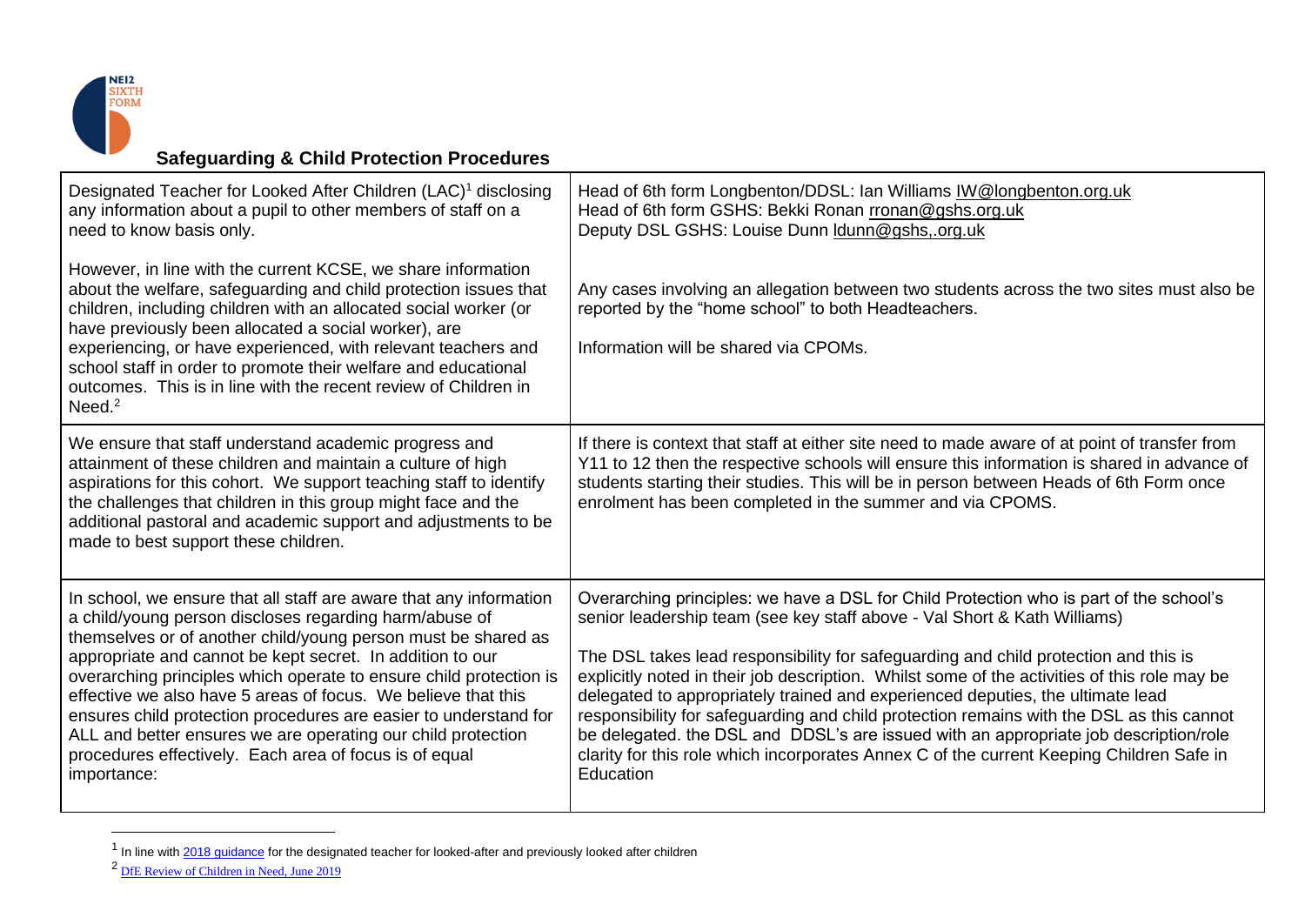

| Training & Awareness for All                            |
|---------------------------------------------------------|
| • Identity, role & Responsibilities of the DSL & Deputy |
| <b>DSLs</b>                                             |

- Safeguarding in Practice
- Working with Others
- Teaching & Learning and the Curriculum
- the DSL and their Deputies will undertake appropriate local North Tyneside Safeguarding Children Partnership (NTSCP) multi agency safeguarding training every two (2) years
- we have three appropriately trained and experienced Deputy DSL's (DDSL's) in school and these arrangements are clearly communicated to staff, supply staff, agency workers, volunteers, and governors. Ian Williams and Louise Dunn are DDSLs on both sites.
- staff, supply staff, agency workers, volunteers and governors are clear where they have a concern or a query relating to a child/young person that they need to contact the DSL/DDSL in school <sup>3</sup>
- all staff, supply staff, agency workers, volunteers, governors, bus drivers and other adults supporting/working in school knows what to do if they have any concerns about a child, including referring the matter to the DSL/DDSLs who should always be available to discuss safeguarding concerns. If in exceptional circumstances, the DSL or DDSL is not available, this should not delay appropriate action being taken. Staff should consider speaking to a member of the Senior Leadership team and/or take advice from the MASH professional's helpline and Children's Social Care Front Door service
- the DSL/ DDSL takes advice from the MASH professional's helpline and Children's Social Care Front Door service when managing cases where there is or may be a concern that warrants further support or intervention in line with the [Local Threshold](https://www.northtynesidescp.org.uk/professional/single-assessment-threshold/)  **[Guidelines](https://www.northtynesidescp.org.uk/professional/single-assessment-threshold/)**

● parents have an understanding of the responsibility placed on school and staff for child protection. This is achieved in school as we clearly communicate our policy in information provided to parents and ensure our Child Protection Policy is published on the website

 $^3$  For service providers staff based in school, we are clear that those staff are also clear on appropriate reporting protocols which have been issued to their staff and how this aligns into our school policy.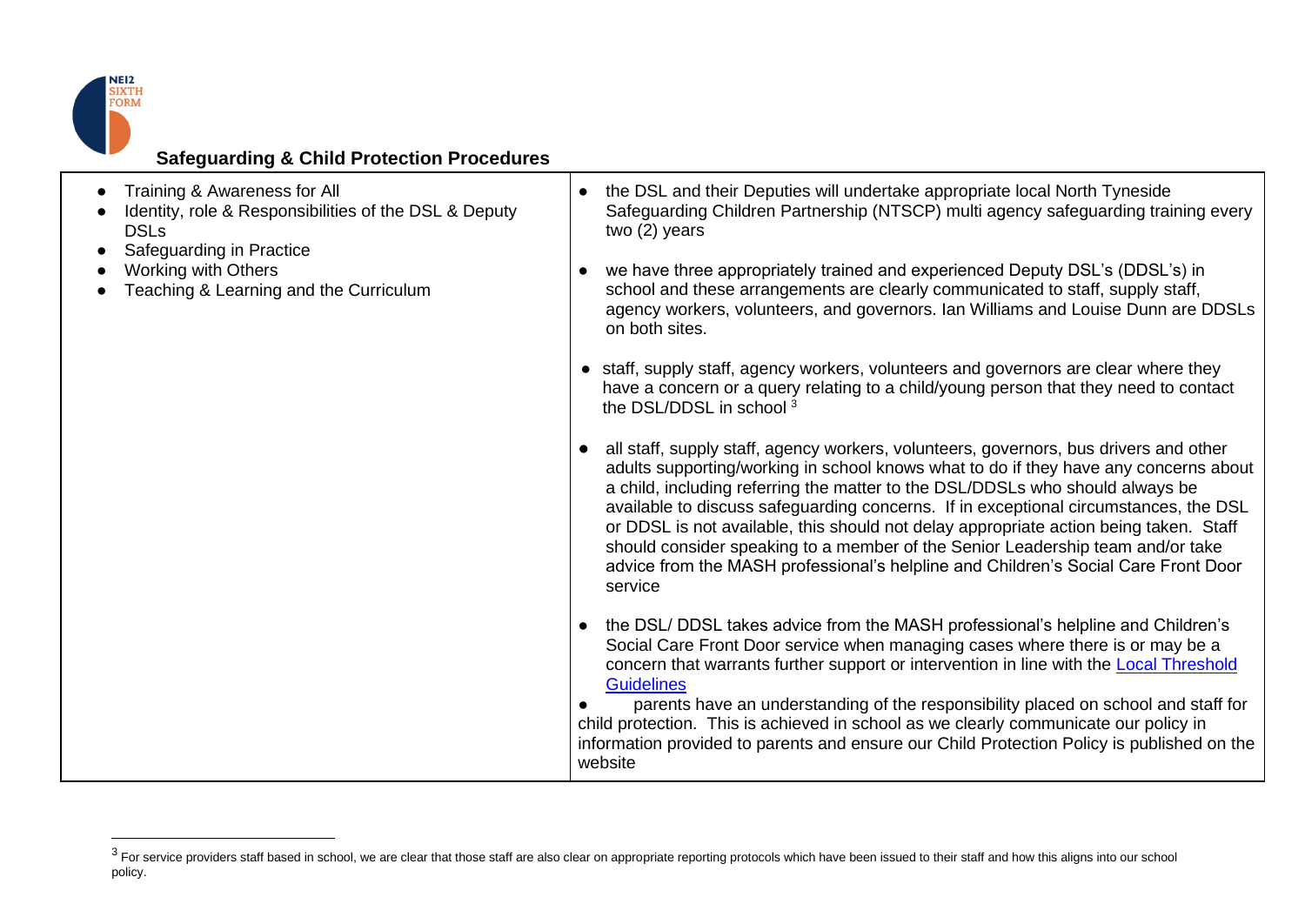

| Assessing Risks:          | all students will be required to sign in at reception in accordance with our visitor's<br>protocol; this applies to GSHS and LHS students arriving in and out of the main<br>entrance at the LHS site (where badges must be worn and are used to sign in) and at<br>the GSHS site where students must wear their ID badges and sign in using their fob.<br>Students who are concerned about their safety or the safety of others on the bus<br>$\bullet$<br>should contact their Head of Sixth Form as soon as possible with details of their<br>concerns. This will be shared with sixth form staff and DSLs in both schools and<br>appropriate action taken which will include close liaison with our bus provider.<br>In any case which involves an allegation between two or more NE12 students, the<br>Home School is responsible for the "Initial Response" and immediate safeguarding of<br>the young people involved whilst information is gathered. This will include access to<br>lessons, social spaces and transport etc.<br>Once Initial Safeguards are in place, the NE12 Safeguarding Team should meet either<br>in person or by telephone/virtually and decide on "Ongoing Considerations" including<br>our duty to safeguard children and our duty to educate them taking account of the<br>guidance in KCSIE 2021 and "Sexual violence and sexual harassment between<br>children in schools and colleges (Sept 2021) where necessary). |
|---------------------------|----------------------------------------------------------------------------------------------------------------------------------------------------------------------------------------------------------------------------------------------------------------------------------------------------------------------------------------------------------------------------------------------------------------------------------------------------------------------------------------------------------------------------------------------------------------------------------------------------------------------------------------------------------------------------------------------------------------------------------------------------------------------------------------------------------------------------------------------------------------------------------------------------------------------------------------------------------------------------------------------------------------------------------------------------------------------------------------------------------------------------------------------------------------------------------------------------------------------------------------------------------------------------------------------------------------------------------------------------------------------------------------------------------------------------------------------------------|
| Governor role             | the Governing Body receives a confidential annual report from the DSL and the<br>$\bullet$<br>Safeguarding Governor in each school. This provides updates of practice that<br>operates in school, including but not limited to any changes linked to legislation,<br>development of good practice, analysis of current safeguarding patterns and trends<br>(including low level concerns), feedback from staff and the child's voice linked to<br>safeguarding practice in school. This is to provide assurance to the Governing Body<br>that both safeguarding and child protection is operating effectively at all levels in<br>school. Each school will also complete a Section 11 <sup>4</sup> audit as and when requested by<br>the North Tyneside Safeguarding Children Partnership (NTSCP) to further evidence<br>that safeguarding arrangements are effective                                                                                                                                                                                                                                                                                                                                                                                                                                                                                                                                                                                    |
| Accessing Wifi (students) | If students require use of their own devices in school they can request this via the<br>Head of Sixth Form who will liaise with the network manager to access Wifi codes.<br>The device will then be monitored by the school's filtering and security systems.                                                                                                                                                                                                                                                                                                                                                                                                                                                                                                                                                                                                                                                                                                                                                                                                                                                                                                                                                                                                                                                                                                                                                                                           |

 $^4$  Section 11 of the Children Act 2004 places duties on a range of organisations and individuals to ensure their functions, and any services that they contract out to others, are discharged having regard to the need to safeguard and promote the welfare of children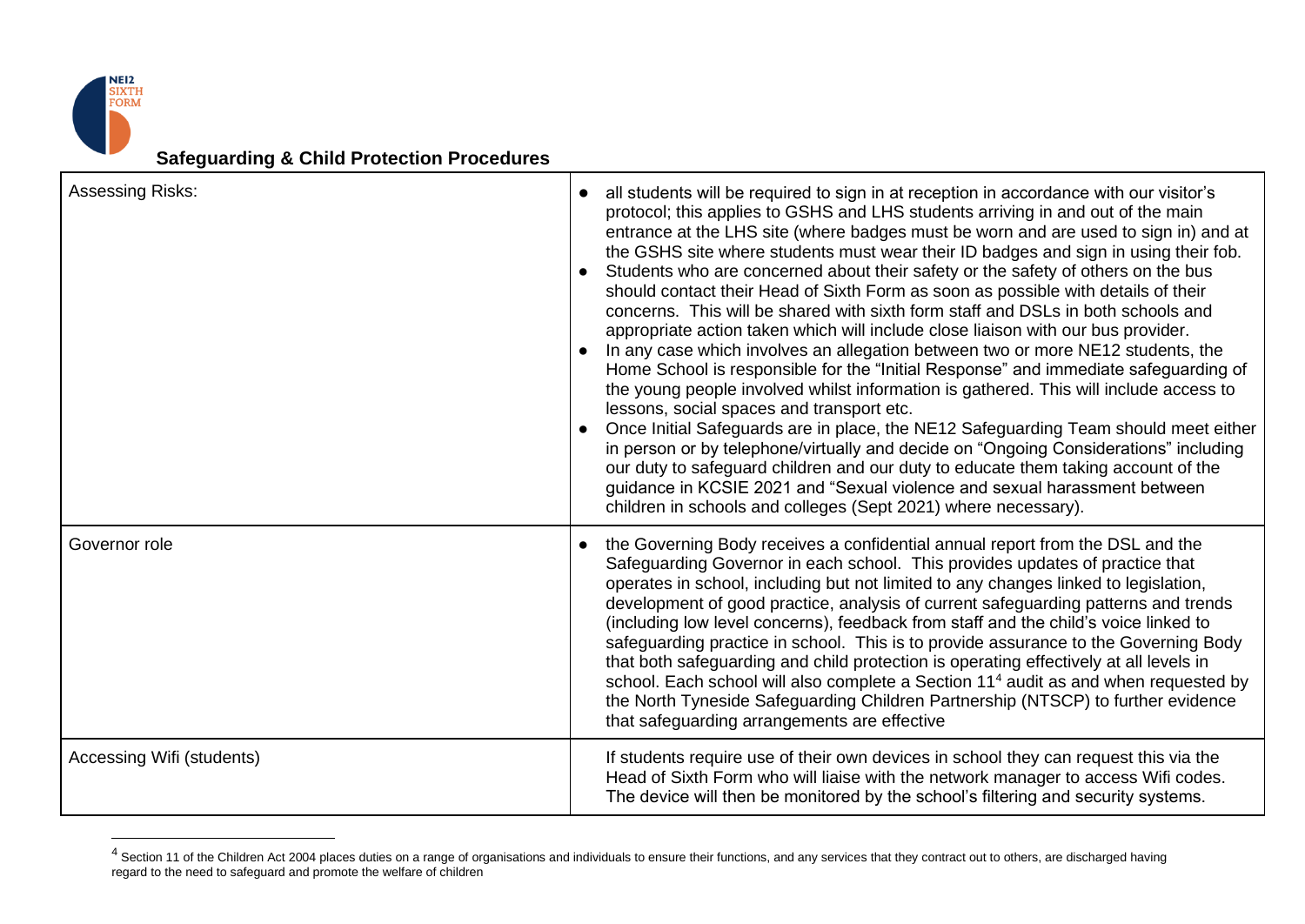

| Reporting and addressing allegations of sexual harassment or<br>sexual violence which involve students who are taught at both<br>sites. | The following checklist to be followed in all cases of this nature with reference<br>at all times to https://www.gov.uk/government/publications/sexual-violence-<br>and-sexual-harassment-between-children-in-schools-and-colleges                                                                                                                                                                                                          |
|-----------------------------------------------------------------------------------------------------------------------------------------|---------------------------------------------------------------------------------------------------------------------------------------------------------------------------------------------------------------------------------------------------------------------------------------------------------------------------------------------------------------------------------------------------------------------------------------------|
|                                                                                                                                         | 1. ROC completed by member of staff who is first alerted to the alleged incident.                                                                                                                                                                                                                                                                                                                                                           |
|                                                                                                                                         | 2. "Home School" shares ROC between both High Schools in NE12.                                                                                                                                                                                                                                                                                                                                                                              |
|                                                                                                                                         | 3. DSLs at "Home School" on "Initial Response" to ensure immediate<br>safeguarding is in place – if students are in close proximity with one another,<br>they should be separated immediately and arrangements made for them to<br>remain so until the end of the school day when departure should be staggered<br>to avoid further contact with one another. This may involve liaison with the<br>other school on initial decision making. |
|                                                                                                                                         | 4. Head of Sixth Form at Home school to contact parents to of both alleged<br>perpetrator and victim to outline concern and notify that Police and Front Door<br>will be contacted. Ideally meetings should be conducted in person with the<br>families.                                                                                                                                                                                    |
|                                                                                                                                         | 5. Calls made to Front Door and Police contacted by Head of Sixth Form at<br>"Home School".                                                                                                                                                                                                                                                                                                                                                 |
|                                                                                                                                         | 6. Statements taken from both students, detailing what happened from their<br>perspective. Other students who were present at the incident must be named.<br>Sanctions and/or arrangements for the alleged perpetrator to study at home<br>will be considered on a case to case basis based on initial information<br>gathered.                                                                                                             |
|                                                                                                                                         | 7. Meeting held either in person or online to share information gathered and<br>discuss "Ongoing Considerations" plan next steps using DfE guidance. Risk<br>Assessment drawn up. Where a police investigation is underway, students can                                                                                                                                                                                                    |